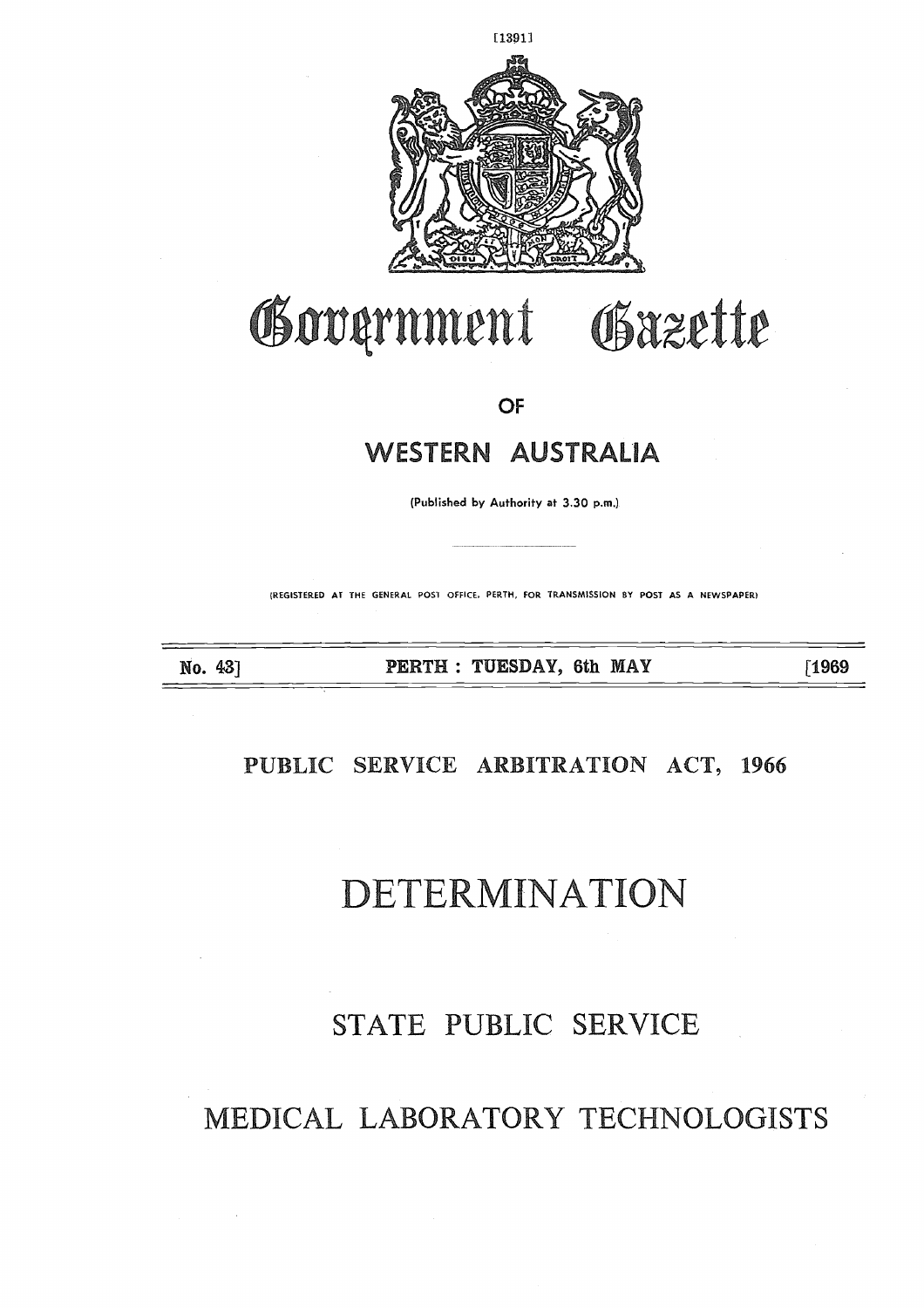#### **PUBLIC SERVICE ARBITRATION ACT, 1966**

#### STATE PUBLIC SERVICE

#### Determination—Medical Laboratory Technologists

PURSUANT to Section 12 of the Public Service Arbitration Act, 1966, I, James Bruce Crooks, Deputy Public Service Commissioner, hereby determine the salaries or salary ranges appropriate to offices covered by the Public Service Professional Division (Medical Laboratory Technologists) Salaries Agreement, No. 50 of 1969, as at 6th March, 1969, in terms of the salaries or salary ranges laid down in Clauses 5 and 6 of that Agreement.

| I apply you vice commissioner, hereby accelerate and sensitive of<br>salary ranges appropriate to offices covered by the Public Service Professional Division<br>(Medical Laboratory Technologists) Salaries Agreement, No. 50 of 1969, as at 6th<br>March, 1969, in terms of the salaries or salary ranges laid down in Clauses 5 and 6 of<br>that Agreement. |                            |          |                 |
|----------------------------------------------------------------------------------------------------------------------------------------------------------------------------------------------------------------------------------------------------------------------------------------------------------------------------------------------------------------|----------------------------|----------|-----------------|
| For convenience the salaries or salary ranges allocated have been indicated by<br>the following levels $:$ —                                                                                                                                                                                                                                                   |                            |          |                 |
|                                                                                                                                                                                                                                                                                                                                                                |                            |          | Per Annum<br>\$ |
| Level 1. Medical Laboratory Technologist<br>$\cdots$                                                                                                                                                                                                                                                                                                           | First Year                 | $\cdots$ | 3,680           |
|                                                                                                                                                                                                                                                                                                                                                                | Second Year                | $\ldots$ | 3,940           |
|                                                                                                                                                                                                                                                                                                                                                                | Third Year                 | $\cdots$ | 4,360           |
|                                                                                                                                                                                                                                                                                                                                                                | Fourth Year                | $\cdots$ | 4,640           |
|                                                                                                                                                                                                                                                                                                                                                                | Fifth Year                 | $\cdots$ | 4,920           |
|                                                                                                                                                                                                                                                                                                                                                                | Sixth Year                 | $\cdots$ | 5,200           |
|                                                                                                                                                                                                                                                                                                                                                                | Seventh Year               | .        | 5,480           |
| Level 2. Senior Medical Laboratory Technologist                                                                                                                                                                                                                                                                                                                | First Year                 | $\ldots$ | 5,630           |
|                                                                                                                                                                                                                                                                                                                                                                | Second Year                | $\cdots$ | 5,780           |
|                                                                                                                                                                                                                                                                                                                                                                | Third Year                 | $\cdots$ | 5,930           |
|                                                                                                                                                                                                                                                                                                                                                                | Fourth Year                | $\cdots$ | 6,080           |
| Level 3. Senior Medical<br>Laboratory Technologist First Year                                                                                                                                                                                                                                                                                                  |                            | $\cdots$ | 6,240           |
| (Special)                                                                                                                                                                                                                                                                                                                                                      | Second Year                | $\cdots$ | 6,400           |
|                                                                                                                                                                                                                                                                                                                                                                |                            |          |                 |
| Level 4. Assistant Principal Technologist                                                                                                                                                                                                                                                                                                                      |                            |          | $6{,}720$       |
| Level 5. Principal Technologist<br>$\label{eq:2.1} \mathcal{L}_{\mathcal{A}} = \mathcal{L}_{\mathcal{A}} + \mathcal{L}_{\mathcal{A}} + \mathcal{L}_{\mathcal{A}} + \mathcal{L}_{\mathcal{A}}$                                                                                                                                                                  | and the state of the state |          | 7,970           |
|                                                                                                                                                                                                                                                                                                                                                                |                            |          |                 |

#### J. B. CROOKS,

Deputy Public Service Commissioner.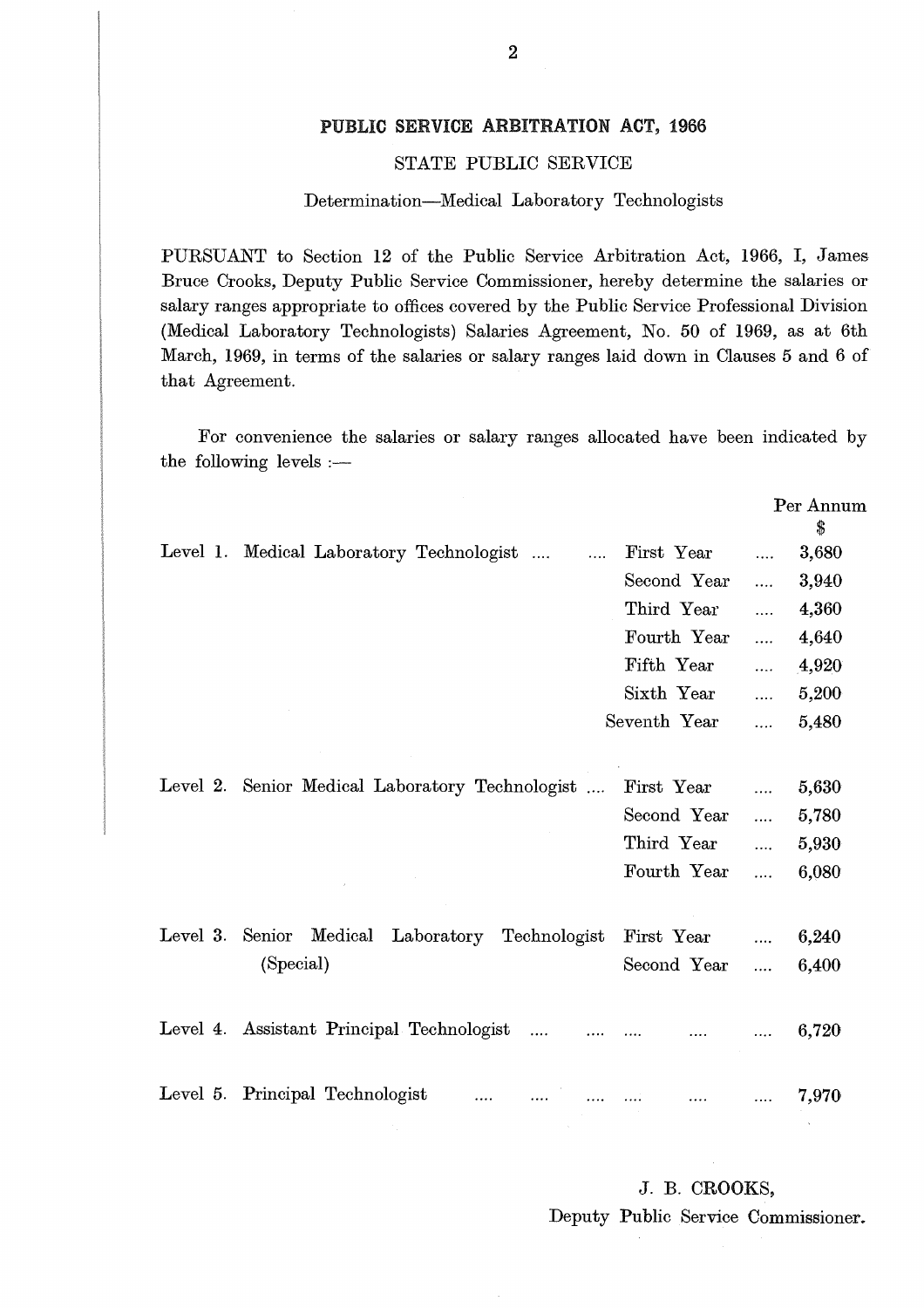| 3                     |                |                                                                                                |                                              |                       |                              |                                      |                       |  |  |
|-----------------------|----------------|------------------------------------------------------------------------------------------------|----------------------------------------------|-----------------------|------------------------------|--------------------------------------|-----------------------|--|--|
| Deptl Item<br>No. No. |                | Title of Office                                                                                | Name of Officer                              |                       | Classification<br>5/3/69     | Level<br>6/3/69                      | Remarks               |  |  |
|                       |                |                                                                                                | DEPARTMENT OF AGRICULTURE                    |                       |                              |                                      |                       |  |  |
|                       |                |                                                                                                | ANIMAL HEALTH                                |                       |                              |                                      |                       |  |  |
| 01                    | 2567<br>2570   | Senior Laboratory Technologist<br>Senior Laboratory Technologist-                              | Coackley, W.<br>Larkin, J. V.                | $\ddotsc$<br>$\cdots$ | $P-II-9/10$<br>$P-II-9/10$   | $\boldsymbol{2}$<br>3                | Item to be renumbered |  |  |
|                       | 2590           | in-Charge<br>Histological Technologist<br>$\mathbf{r}$                                         | Easther, A. C.                               | $\ddotsc$             | $P-II-2/8$                   | $\mathbf{1}$                         | and relocated.        |  |  |
|                       |                |                                                                                                | PLANT RESEARCH DIVISION                      |                       |                              |                                      |                       |  |  |
|                       | 7465           | Laboratory Technologist<br>$\ldots$                                                            | Weir, R. N.                                  | $\ddotsc$             | $P-II-2/8$                   | 1                                    |                       |  |  |
|                       |                | Officers Attached                                                                              |                                              |                       |                              |                                      |                       |  |  |
|                       | 9982<br>9983   | ${\it Laboratory}$ Technologist<br>$\ddotsc$<br>Laboratory Technologist<br>$\cdots$            | Cameron, R. E.<br>De Piazzi, L. J.           | $\cdots$<br>$\sim 10$ | $P-II-2/8$<br>$P-II-2/8$     | 1<br>1                               |                       |  |  |
|                       |                |                                                                                                | PUBLIC HEALTH DEPARTMENT                     |                       |                              |                                      |                       |  |  |
|                       |                |                                                                                                | PUBLIC HEALTH LABORATORIES                   |                       |                              |                                      |                       |  |  |
| 08                    | 3160           | Principal Laboratory Technologist                                                              | Drummond, A. F                               |                       | $P-I-4$                      | 5                                    |                       |  |  |
|                       | 3170<br>3171   | Senior Laboratory Technologist<br>(Relieving)                                                  | Visser, A. P.                                | $\cdots$              | $P-II-9/10$                  | $\boldsymbol{2}$                     |                       |  |  |
|                       |                | Senior Laboratory Technologist<br>(Relieving)                                                  | Vacant<br>$\cdots$                           | $\cdots$              | $P-II-9/10$                  | $\boldsymbol{2}$                     |                       |  |  |
|                       | 3172           | Senior Laboratory Technologist<br>(Relieving)                                                  | Sivewright, N.                               | $\cdots$              | $P-II-9/10$                  | $\boldsymbol{2}$                     |                       |  |  |
|                       | 3173           | Senior Laboratory Technologist<br>(Relieving)                                                  | Schorsch, I                                  | $\cdots$              | $P-II-9/10$                  | $\boldsymbol{2}$                     |                       |  |  |
|                       | 3174           | Laboratory Technologist (Reliev-<br>ing)                                                       | $\emph{Vacant}$<br>$\cdots$                  | $\cdots$              | $P-II-2/8$                   | 1                                    |                       |  |  |
|                       | 3175           | Laboratory Technologist (Reliev-<br>ing)                                                       | Vacant<br>$\mathbf{1}$                       | .                     | $P-II-2/8$                   | 1                                    |                       |  |  |
|                       | 3220T<br>3221T | Temporary Relief<br>Laboratory Technologist<br>$\ldots$<br>Laboratory Technologist<br>$\cdots$ | Craig, M.<br>$\sim$ 100 $\mu$<br>Smart, Y. C | $\cdots$<br>$\cdots$  | $P-II-2/8$<br>$P-II-2/8$ (F) | 1<br>1(F)                            |                       |  |  |
|                       |                | Albany                                                                                         | <b>BRANCH LABORATORIES</b>                   |                       |                              |                                      |                       |  |  |
|                       | 3500           | Senior Laboratory Technologist<br>(Special)                                                    | Browning, $E.$ $F.$                          |                       | $P-II-I1$                    | 3                                    |                       |  |  |
|                       | 3510           | Senior Laboratory Technologist                                                                 | Kelly, G. E.                                 | $\mathbf{u}$          | $P-II-9/10$                  | $\boldsymbol{2}$                     |                       |  |  |
|                       | 3560           | <b>Bunbury</b><br>Senior Laboratory Technologist                                               | Vacant<br>$\cdots$                           | $\ddotsc$             | $P-II-I1$                    | 3                                    |                       |  |  |
|                       | 3565           | (Special)<br>Laboratory Technologist<br>$\mathcal{L} = \mathcal{L}$                            | Vacant<br>$\sim 10^{-1}$                     | $\cdots$              | $P-II-9/10$                  | 1                                    |                       |  |  |
|                       |                | <b>Busselton</b>                                                                               |                                              |                       |                              |                                      |                       |  |  |
|                       | 3600           | Senior Laboratory Technologist<br>Derby                                                        | Sheen, R. M.                                 | $\cdots$              | $P-II-2/8$                   | $\boldsymbol{2}$                     |                       |  |  |
|                       | 3670<br>3680   | Senior Laboratory Technologist<br>Senior Laboratory Technologist                               | Vacant<br>$\cdots$<br>Vacant<br>التصار       | $\cdots$<br>$\cdots$  | $P-II-9/10$<br>$P-II-9/10$   | $\boldsymbol{2}$<br>$\boldsymbol{2}$ |                       |  |  |
|                       | 3720           | Narrogin<br>Senior Laboratory Technologist                                                     | Dagnia, H. T.                                | $\cdots$              | $P-II-9/10$                  | 2                                    |                       |  |  |
|                       | 3760           | Northam<br>Senior Laboratory Technologist                                                      | Vacant<br>$\cdots$                           | $\cdots$              | $P-II-9/10$                  | $\boldsymbol{2}$                     |                       |  |  |
|                       | 3820           | Claremont<br>Senior Laboratory Technologist                                                    | Elliott, M. H.                               | $\cdots$              | $P-II-9/10$                  | 2                                    |                       |  |  |
|                       | 3845           | Merredin<br>Senior Laboratory Technologist                                                     | Battersby, I. S.                             | $\cdots$              | $P-II-9/10$                  | $\boldsymbol{2}$                     |                       |  |  |
|                       | 3870           | Geraldton<br>Senior Laboratory Technologist                                                    | Corner, $N$ . $F$ .                          | $\cdots$              | $P-II-9/10$                  | 3                                    |                       |  |  |
|                       | 3880           | (Special)<br>Laboratory Technologist                                                           | Vacant<br>$\mathbf{r}$                       | $\cdots$              | $P-II-2/8$                   | 1                                    |                       |  |  |
|                       | 3970           | Manjimup<br>Senior Laboratory Technologist                                                     | Widger, W. J.                                | $\cdots$              | $P-II-9/10$                  | 2                                    |                       |  |  |
|                       | 4030           | Carnarvon<br>Senior Laboratory Technologist                                                    | $\emph{Vacant}$<br>$\sim 10^{-11}$           | $\cdots$              | $P-II-9/10$                  | 2                                    |                       |  |  |
|                       | 4050           | <b>Broome</b><br>Senior Laboratory Technologist                                                | Vacant<br>$\cdots$                           | $\cdots$              | $P-II-9/10$                  | 2                                    |                       |  |  |
|                       | 4080           | Wyndham<br>Senior Laboratory Technologist                                                      | Skinner, K. J.                               | $\cdots$              | $P-II-9/10$                  | 2                                    |                       |  |  |
|                       |                | Port Hedland                                                                                   |                                              |                       |                              |                                      |                       |  |  |
|                       | 4086<br>4090   | Senior Laboratory Technologist<br>Laboratory Technologist<br>$\mathcal{L} = \mathcal{L}$       | Cobb. $M. J.$<br>Vacant<br><b>Service</b>    | $\cdots$<br>$\cdots$  | $P-II-9/10$<br>$P-II-2/8$    | 2<br>ı                               |                       |  |  |